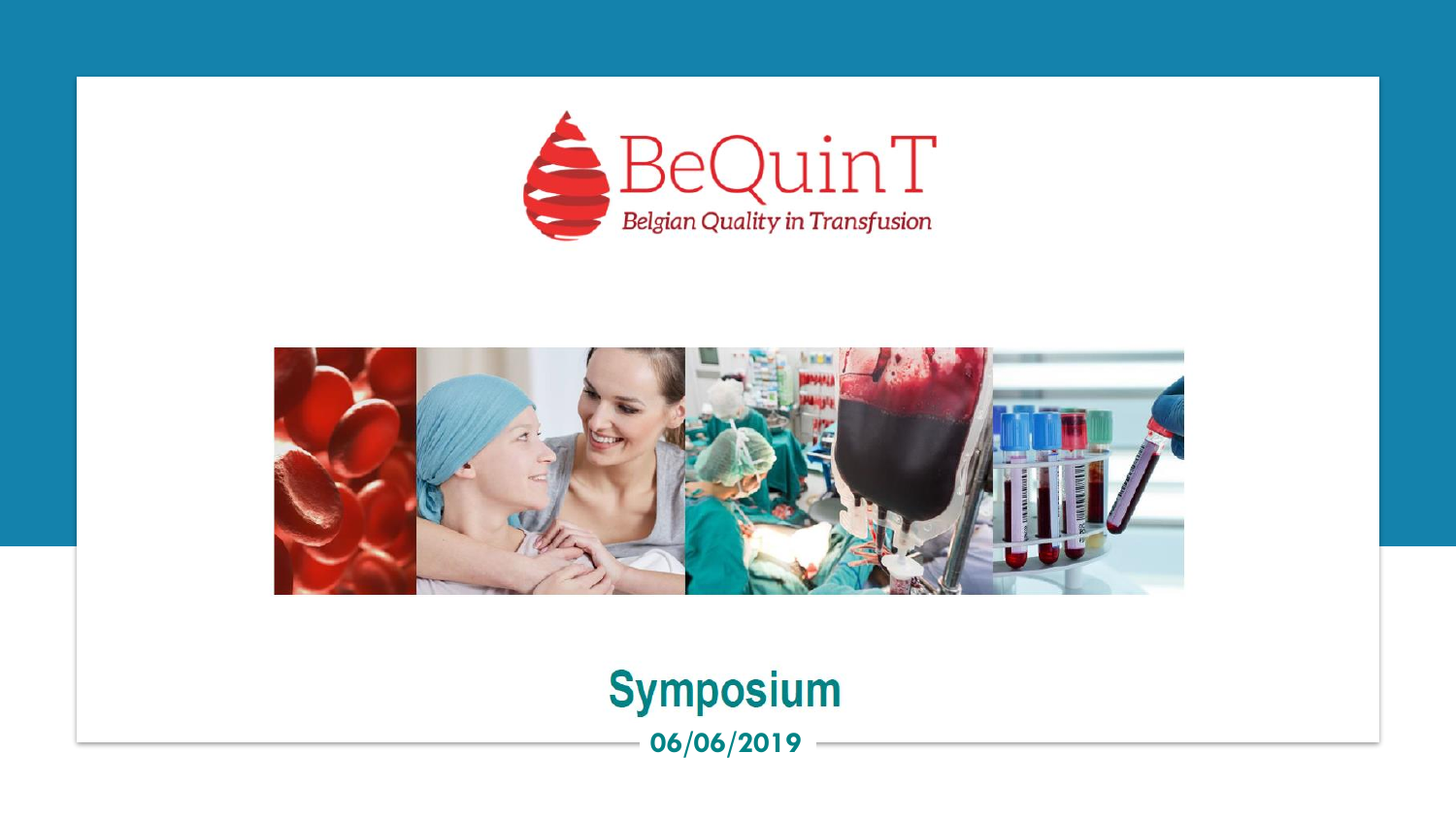FOD VOLKSGEZONDHEID, VEILIGHEID VAN DE VOEDSELKETEN EN LEEFMILIEU DG Gezondheidszorg

# **Data Committee**





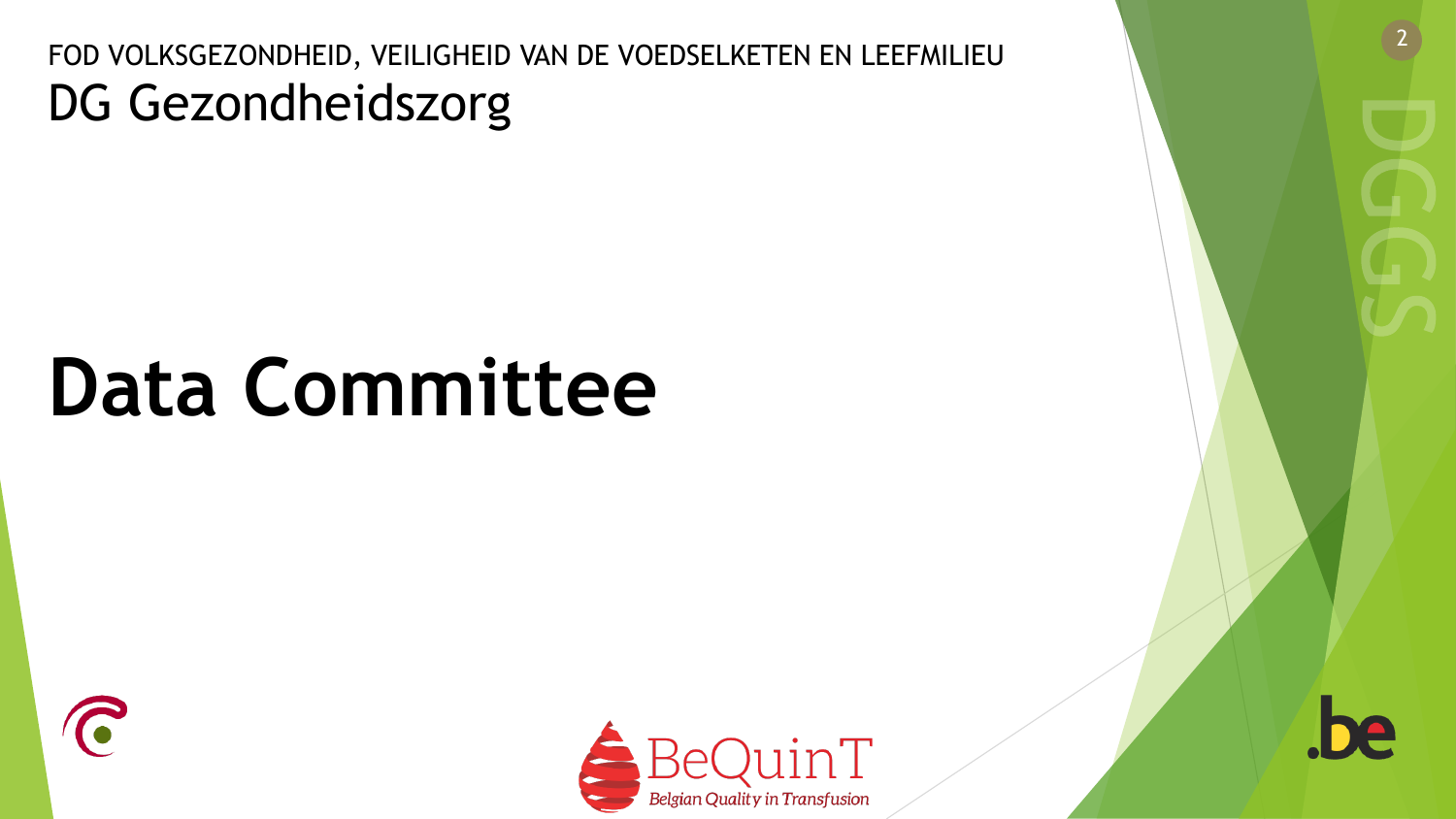# Recapitulation of the project

**Dashboard analysis blood use & implementation PBM**

- Hospitals:
	- Q1-2 Determine KPIs, wireframes and graphs
	- Q1-2 Determine requirements for use (+user case scenario)
	- Q1-2 Develop mock-up (MindBytes)
	- Q2-3 Detailed list of needed data with glossary
- BeQuinT?  $Q3$ .

Q4 Planning Healthdata.be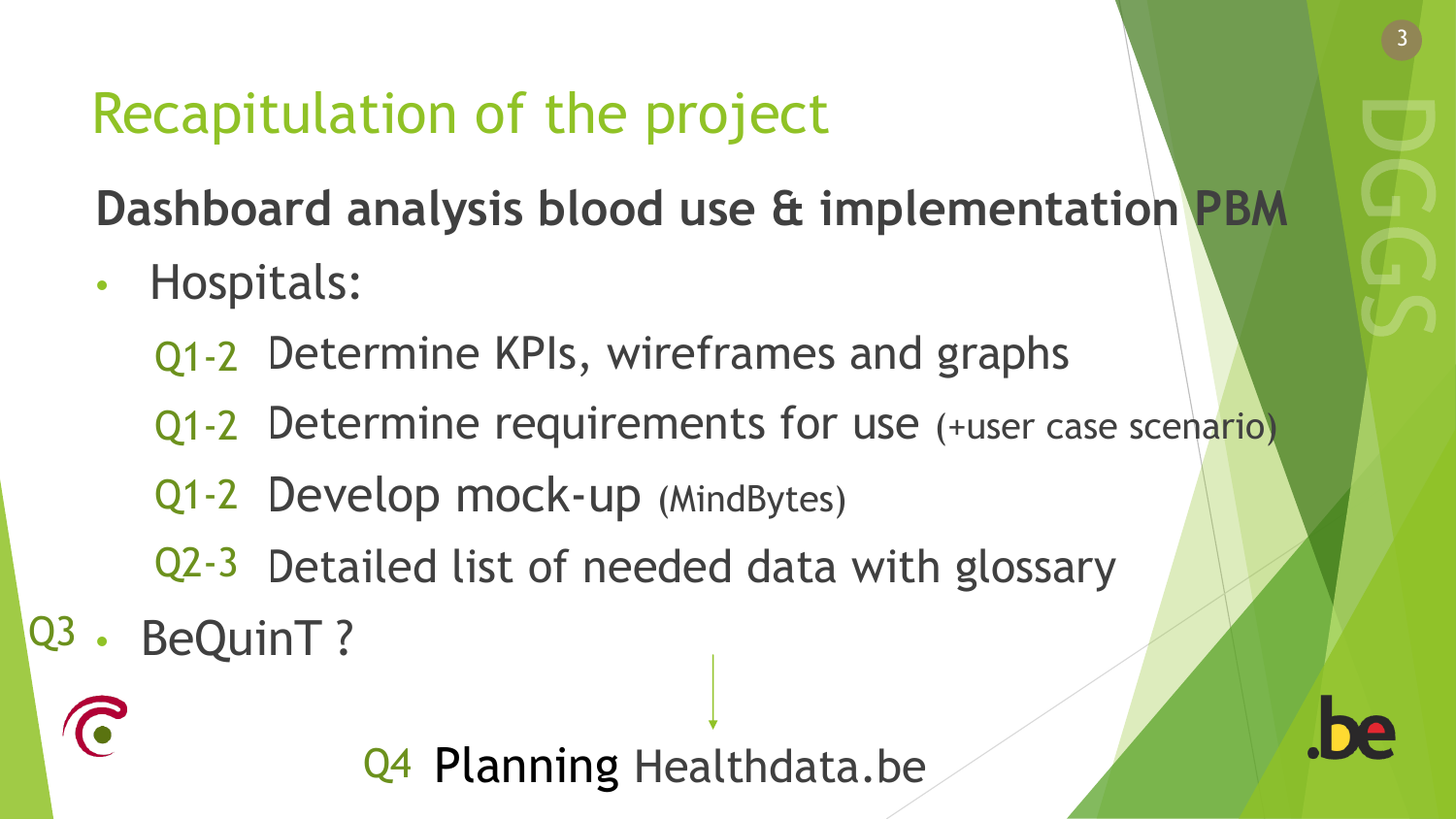# What is a dashboard ?

(Source: Michiel Dullaert, dePerfecteGrafiek.nl)

An easy to read, often single page, real-time user interface,

showing a graphical presentation of the current status (snapshot) and historical trends of an organization's key performance indicators (KPIs) to

enable instantaneous and informed decisions to be made at a glance.



Peter McFadden, http://en.wikipedia.org/wiki/Dashboard\_(business)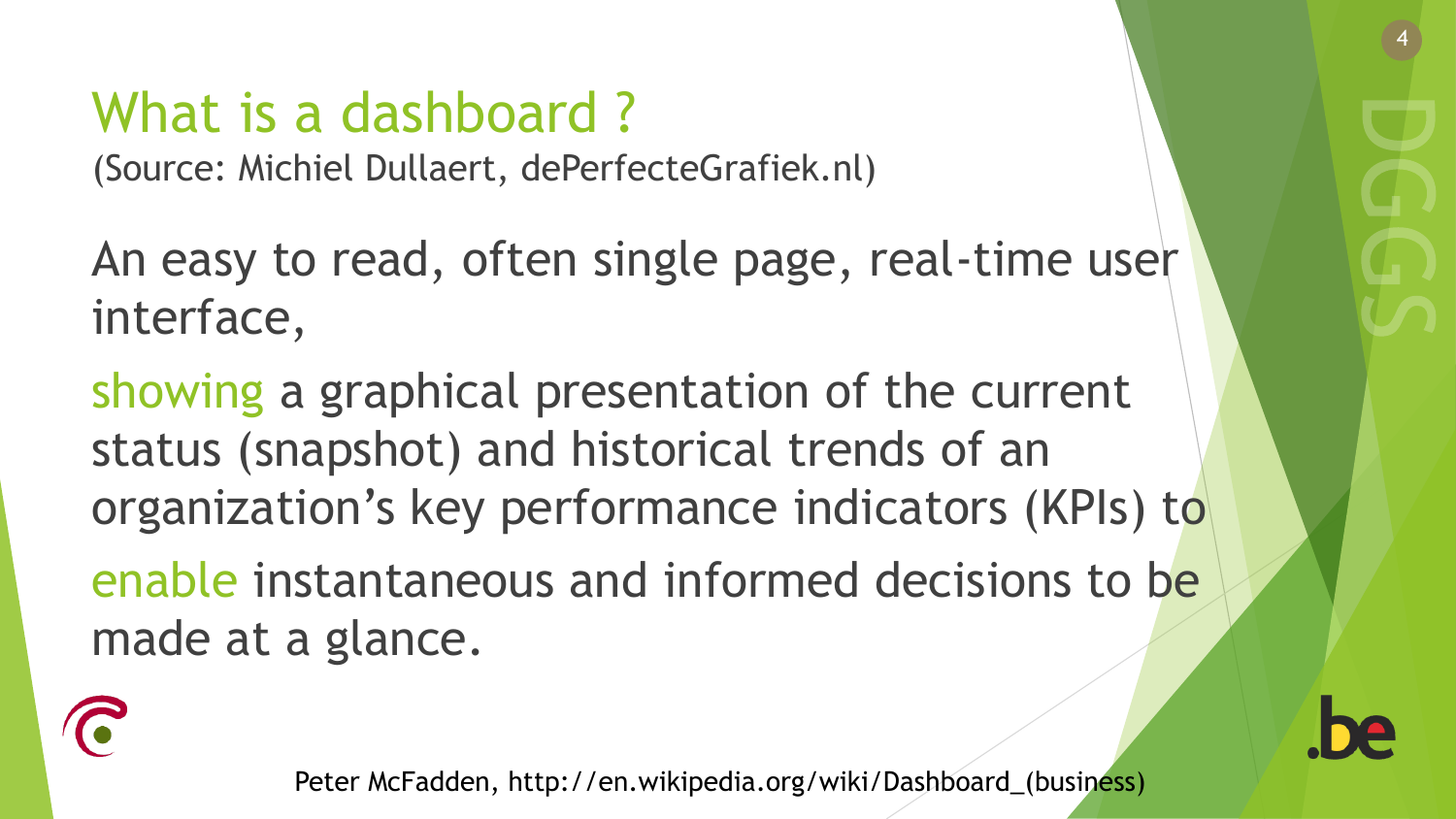### Key elements to a good dashboard ? (Source: Michiel Dullaert, dePerfecteGrafiek.nl)

- Simple, communicates easily
- Minimum distractions, it could cause confusion
- Supports organized business with meaning and useful data
- Applies human visual to visual presentation of information





Victoria Hetherington, Dashboard Demystified: What is a Dashboard? (Hetherington, 2009)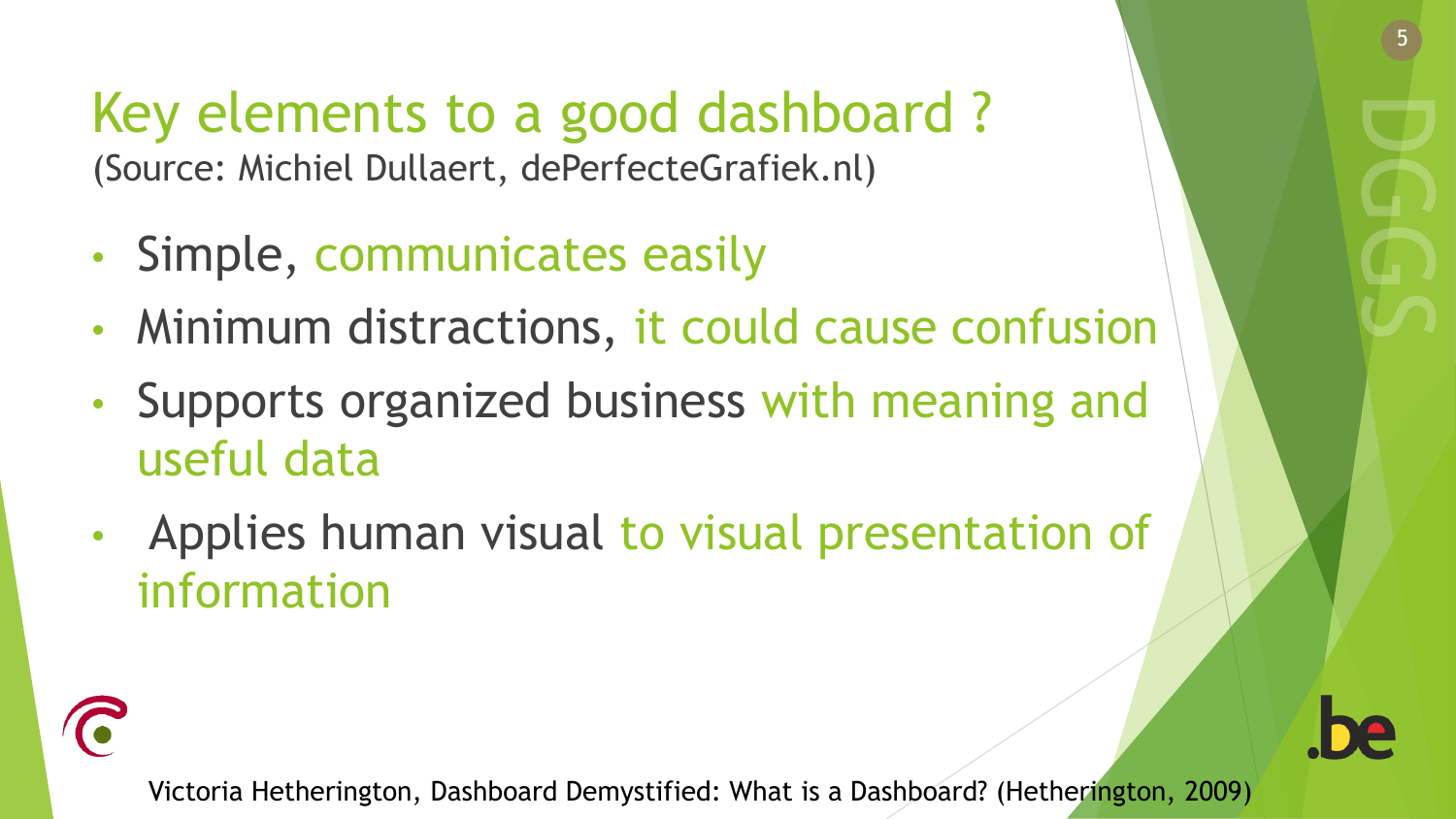### What is a dashboard ? (Source: Michiel Dullaert, dePerfecteGrafiek.nl)





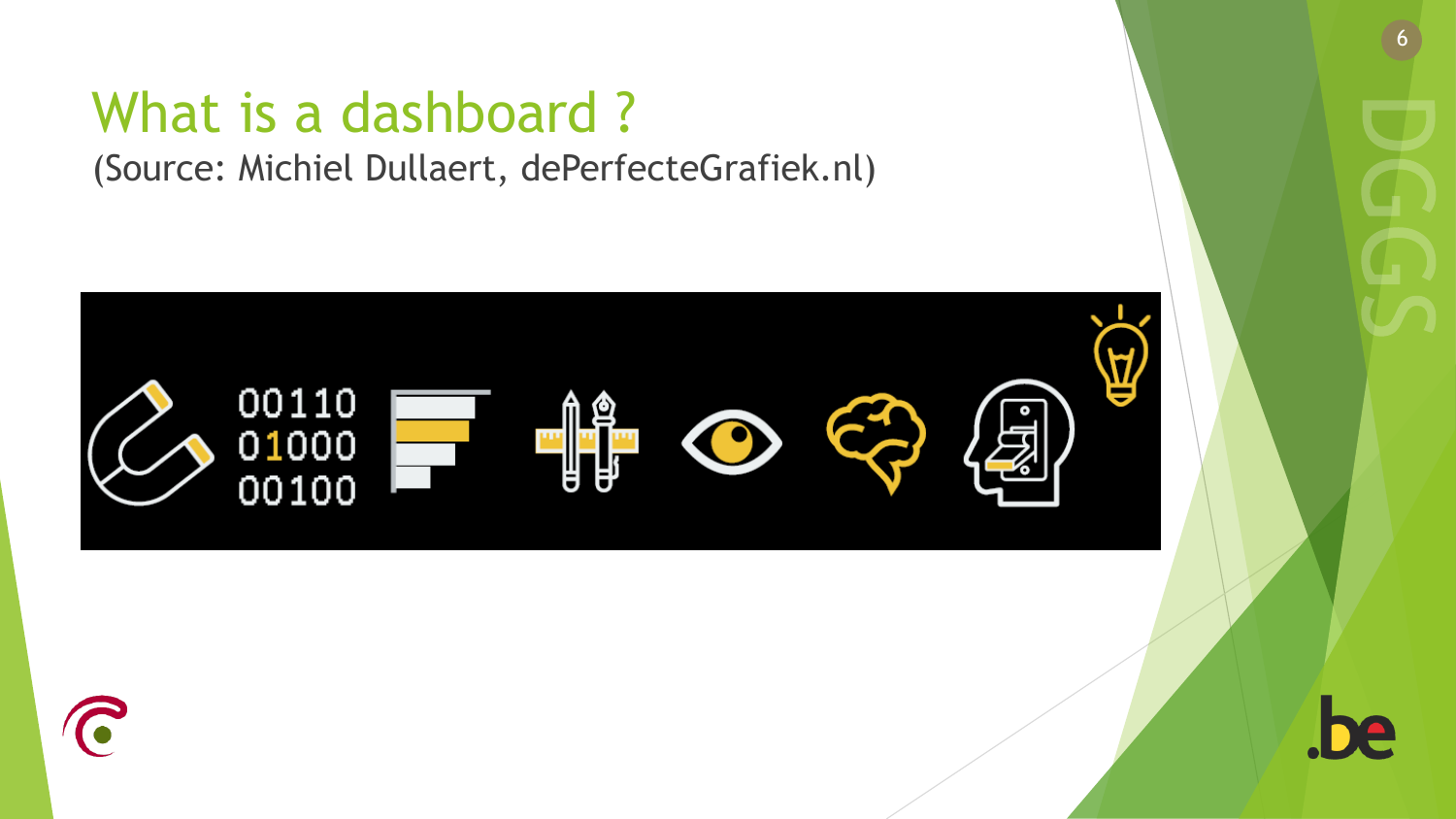# Development of a dashboard

(Source: Michiel Dullaert, dePerfecteGrafiek.nl)

• Preparation



• Tuning & evaluation







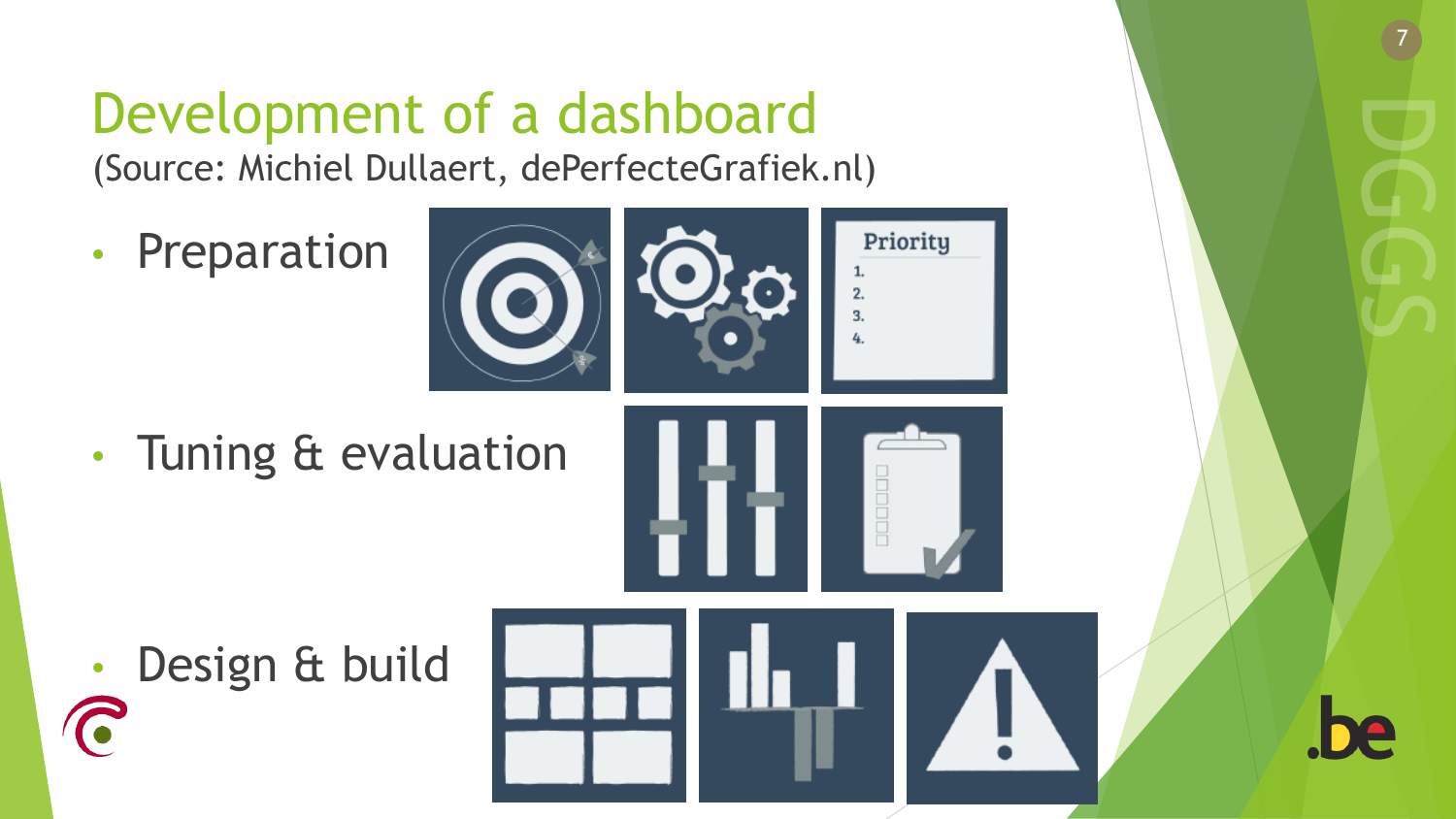

- 1. Which articles can be found that describe **implemented dynamical dashboards** visualizing data about the utilization of blood components and the implementation of PBM?
- 2. What indicators can be identified (for Belgium) to evaluate the **utilization of blood components**, based upon (inter)national scientific literature?
- 3. What indicators can be identified (for Belgium) to evaluate the **implementation of PBM**, based upon (inter)national scientific literature?



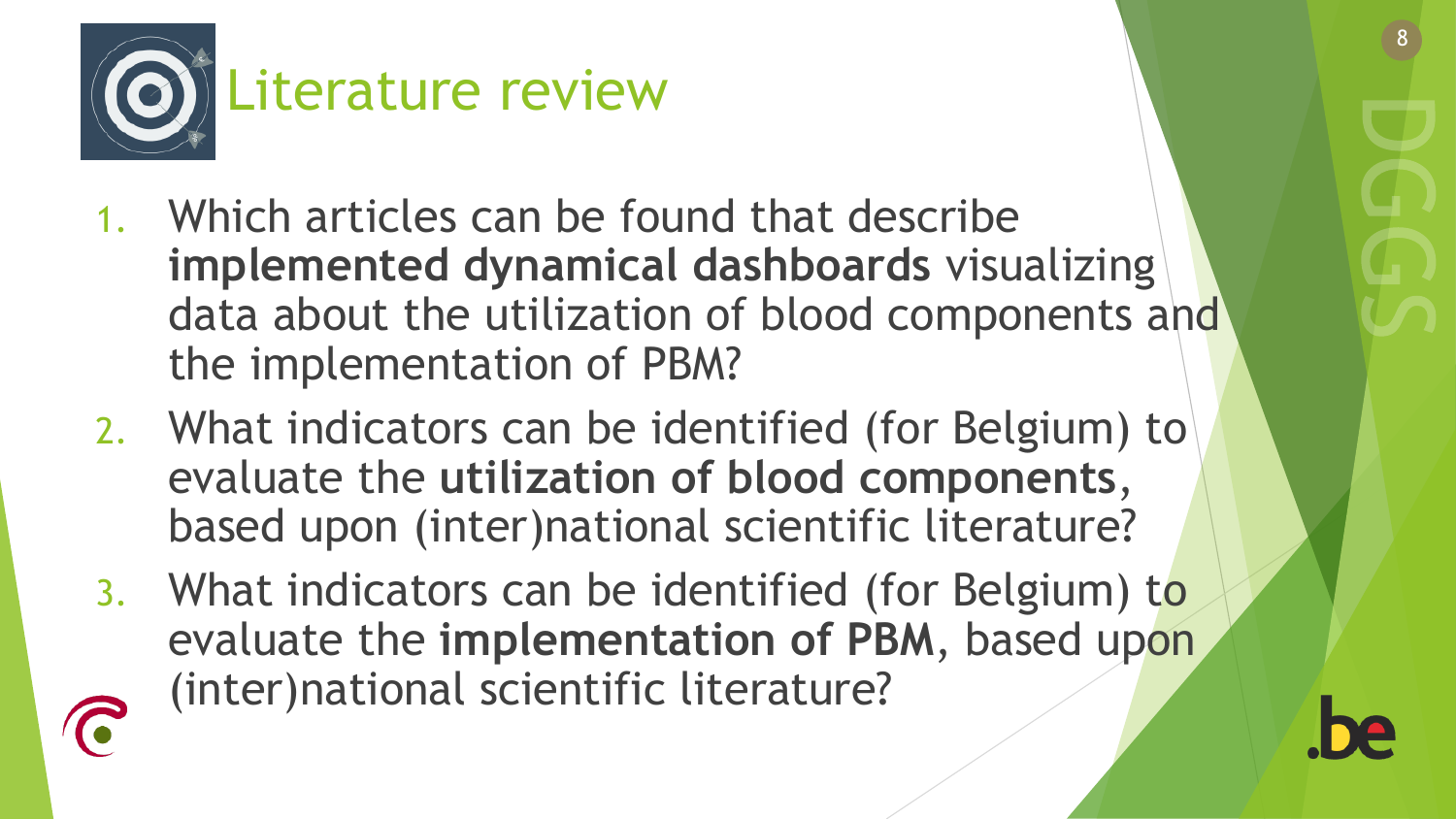

### Volume Tx

Pre-posttransfusion Hb

Pre-operative anemia

Single-unit Tx (EC)



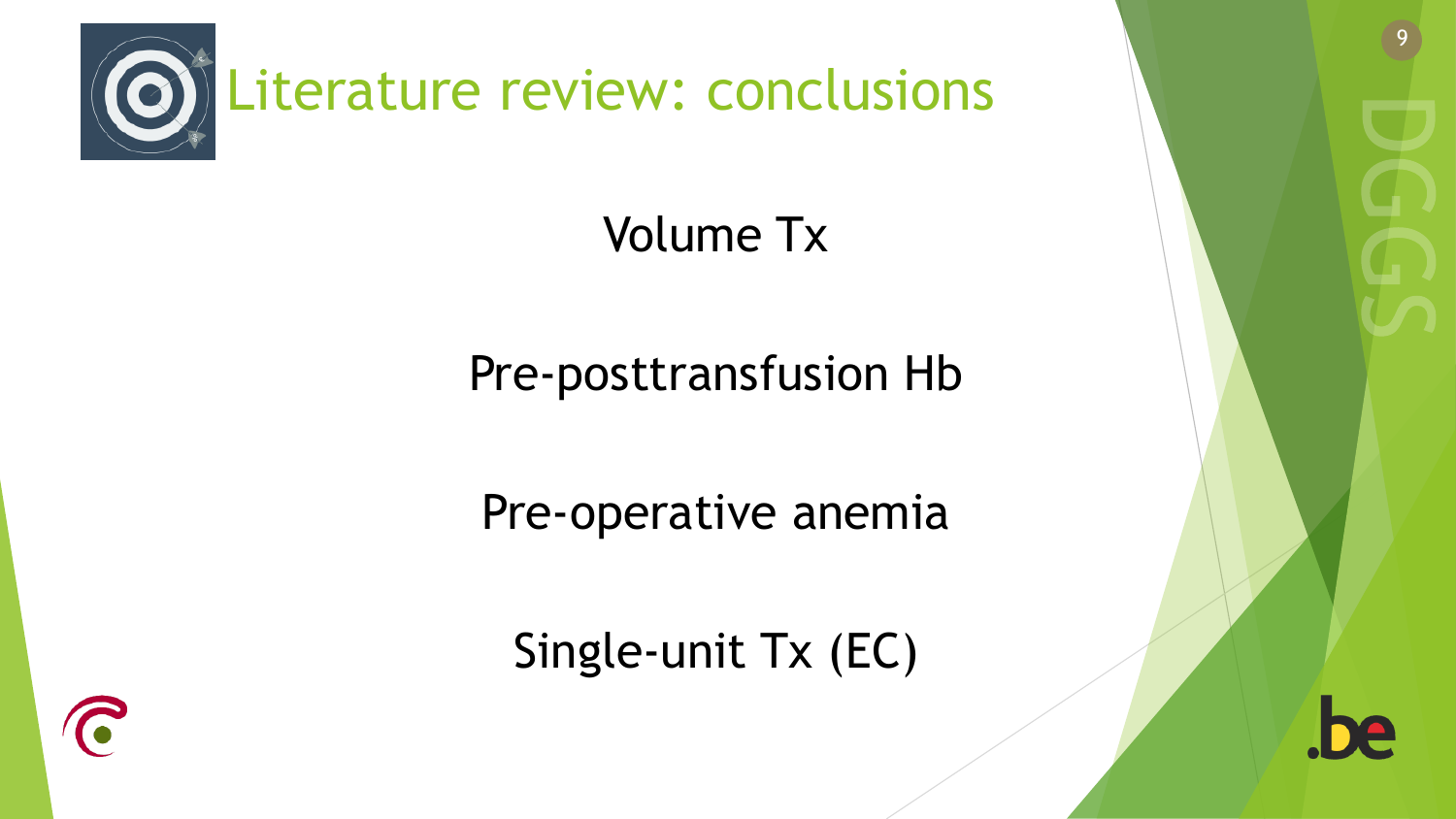

Volume Tx Single-unit Tx (EC) Volume Tx

### Pre-posttransfusion Hb



Indication & triggers Tx

Pre-operative anemia

PBM - perioperative



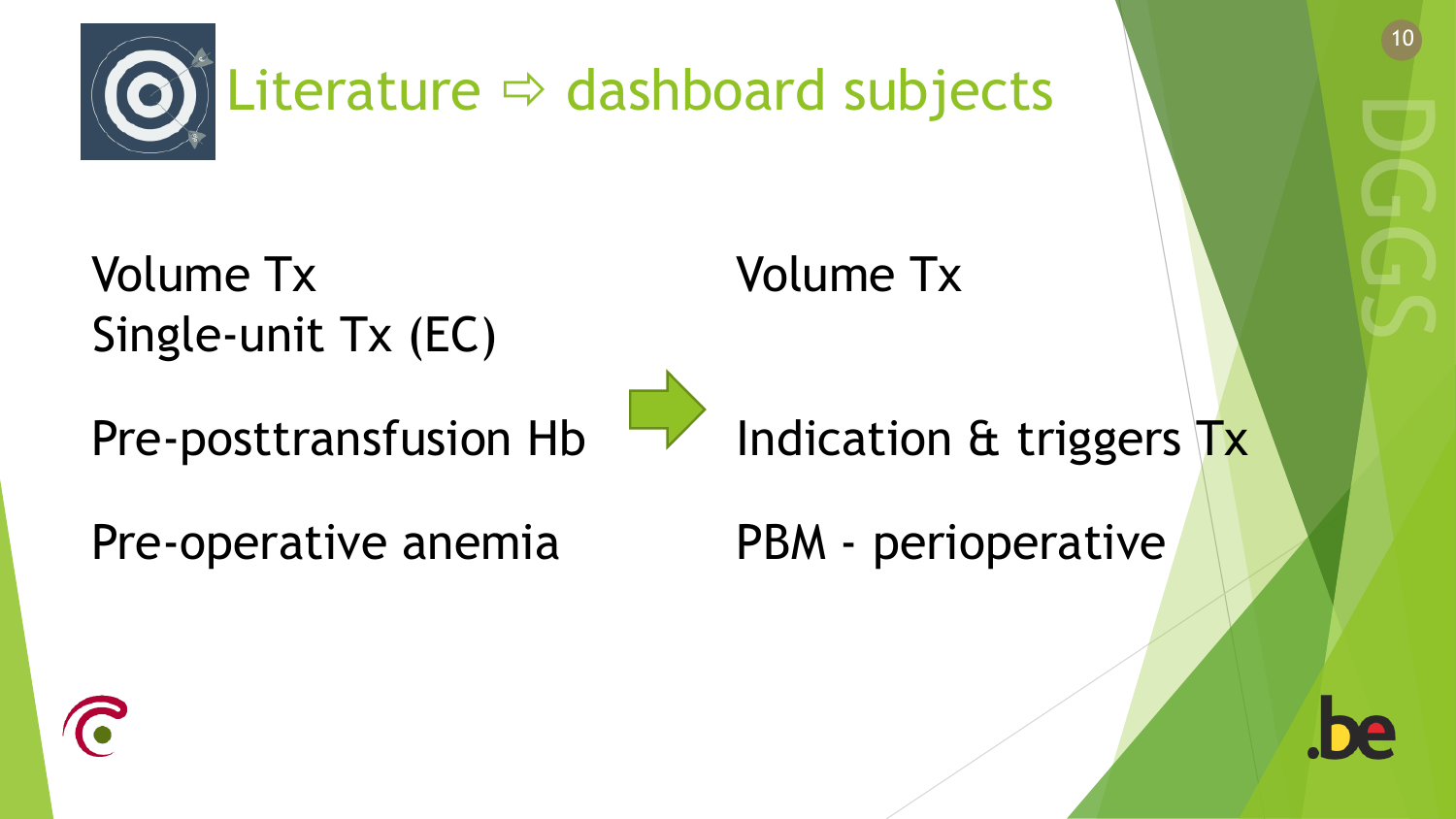

Volume Tx

Indication & triggers Tx

PBM - perioperative



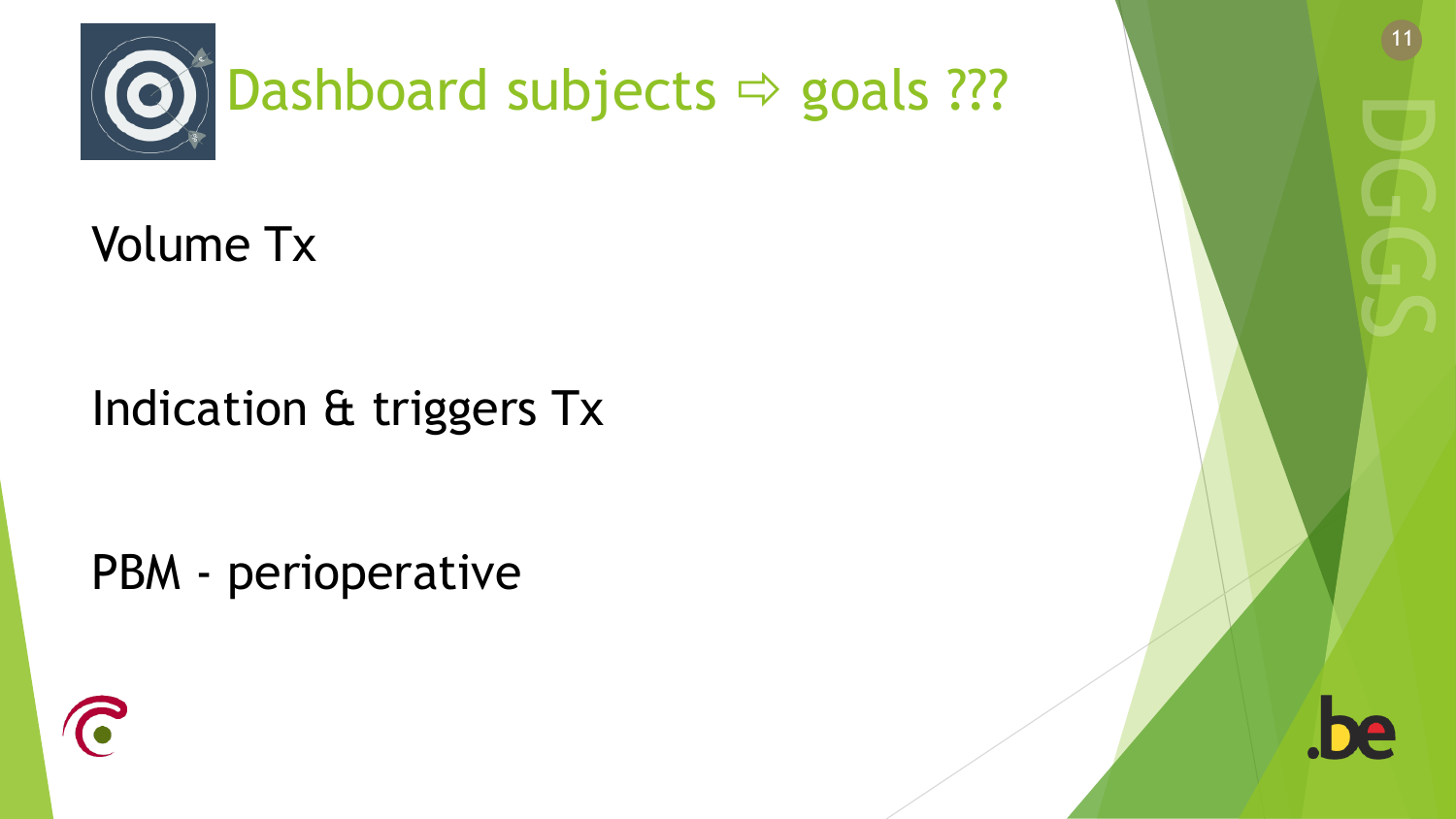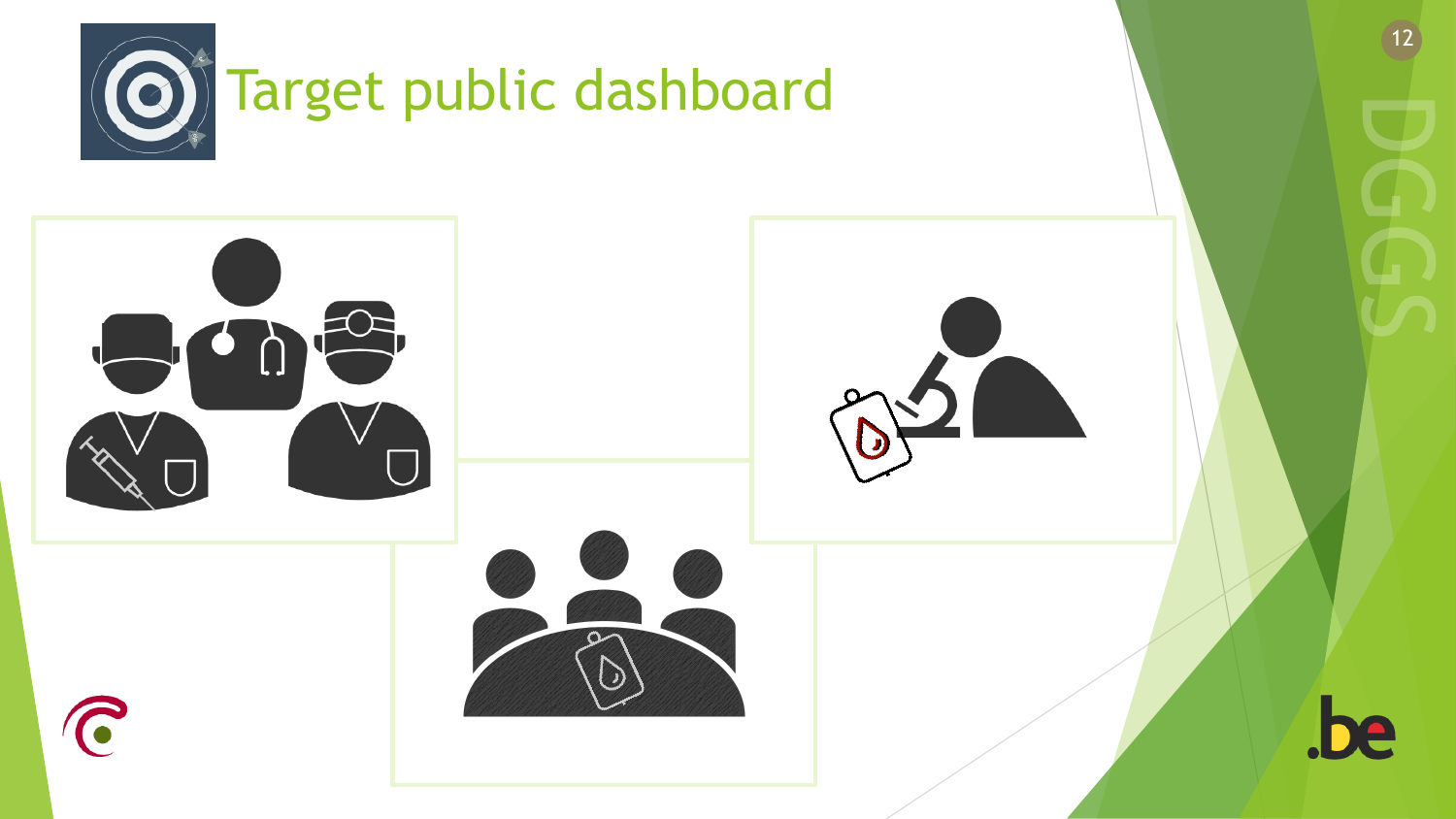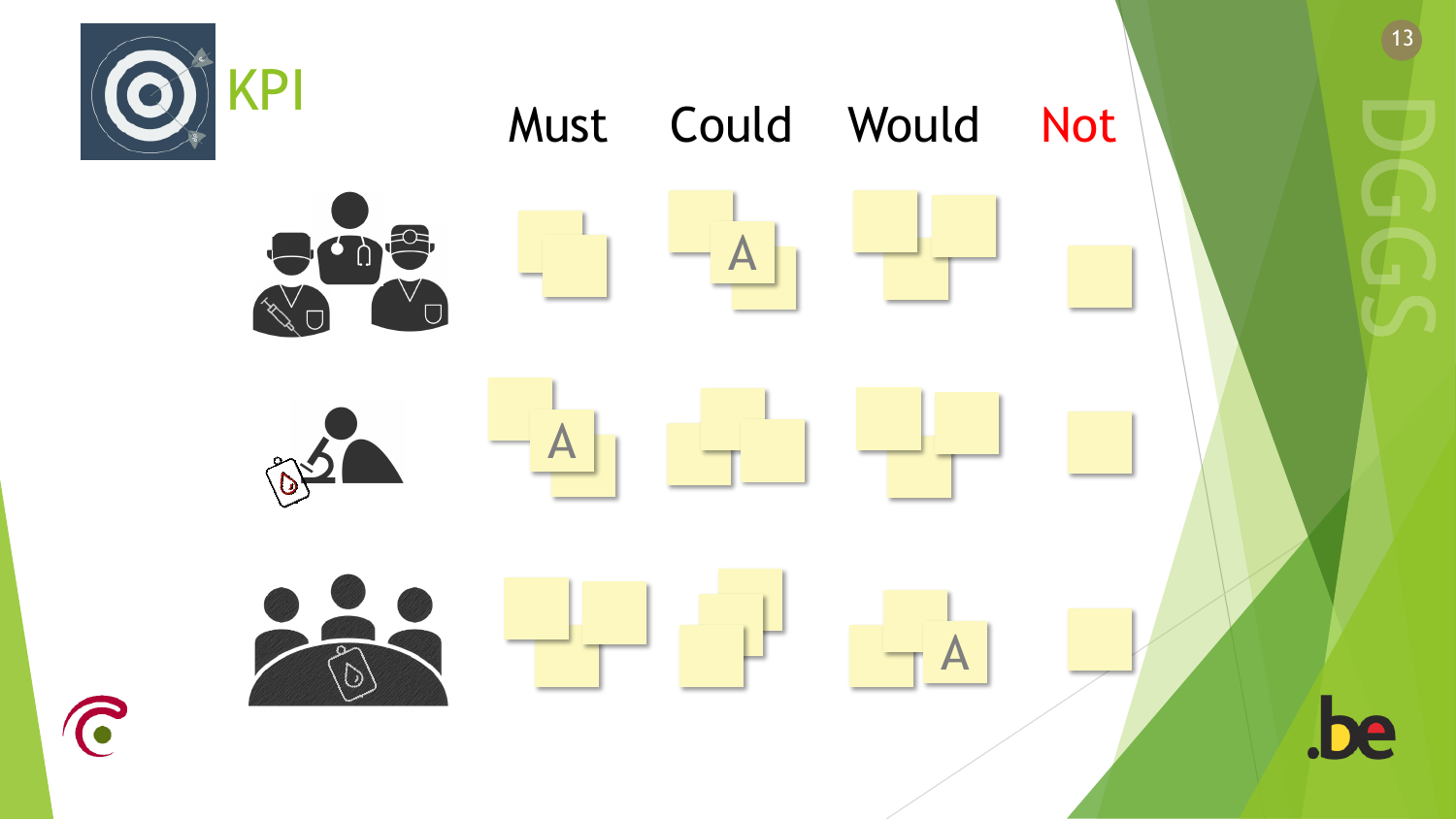# User case MindBytes (volume)

#### **Filters**

- Jaar
- Kwartaal
- Maand  $\bullet$
- Dienst (eventueel onder de vorm van boomdiagram: grotere blok hoe meer verbruik) ٠
- Bloedcomponent (Erytrocytenconcentraat (EC), Bloedplaatjesconcentraat (PLC), Plasma)

#### Indicatoren

- Percentage van opnames met transfusie (ziekenhuisbreed of i.f.y. filters)
- Aantal toegediende EC per 1000 opnames (ziekenhuisbreed of i.f.y. filters)
- Percentage patiënten met transfusie ٠
- Kostprijs toegediende bloedcomponenten (= gefactureerd aan het RIZIV?)
- % single unit transfusie EC

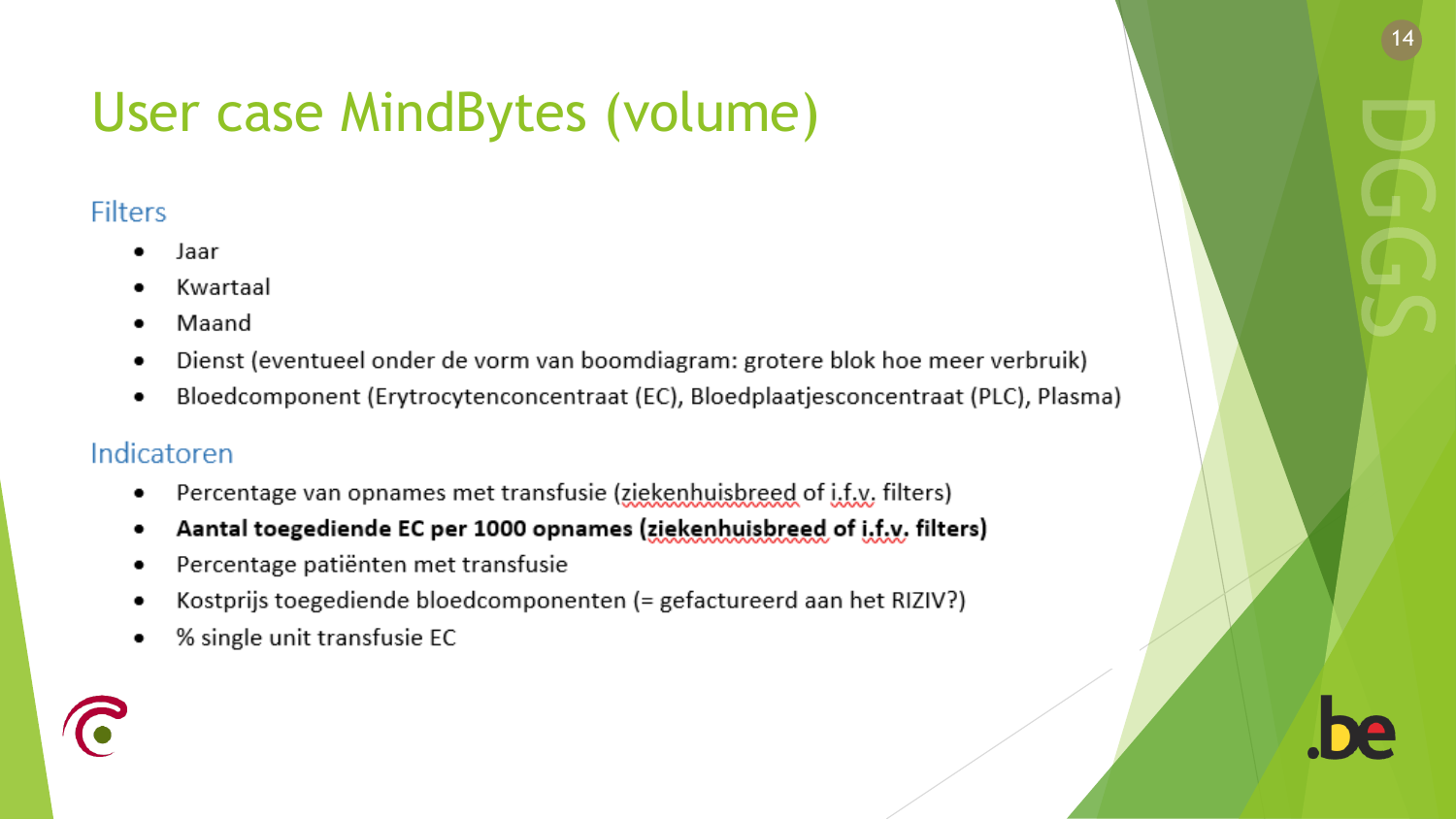### **User case MindBytes**

#### Evolutie over de tijd

X-as: per maand (detail afhankelijk van de filters, indien 1 maand geselecteerd kan dit ook per dag zijn)

Y-as:

- Aantal toegediende bloedcomponenten (eventueel per soort bloedcomponent) ٠
- Aantal opnames met transfusie (eventueel per soort bloedcomponent) ٠
- Aantal patiënten met transfusie (eventueel per soort bloedcomponent)
- Aantal voorschreven EC, aantal gekruiste EC, aantal EC met type-and-screen, aantal toegediende EC [= intermediate/advanced]

#### Benchmarking diensten

Vergelijking van absolute aantallen (ev. ook percentages: bv. % opnames of patiënten met transfusie)

Tabel ???

- Aantal toegediende bloedcomponenten (eventueel per soort bloedcomponent) ٠
- Aantal opnames met transfusie

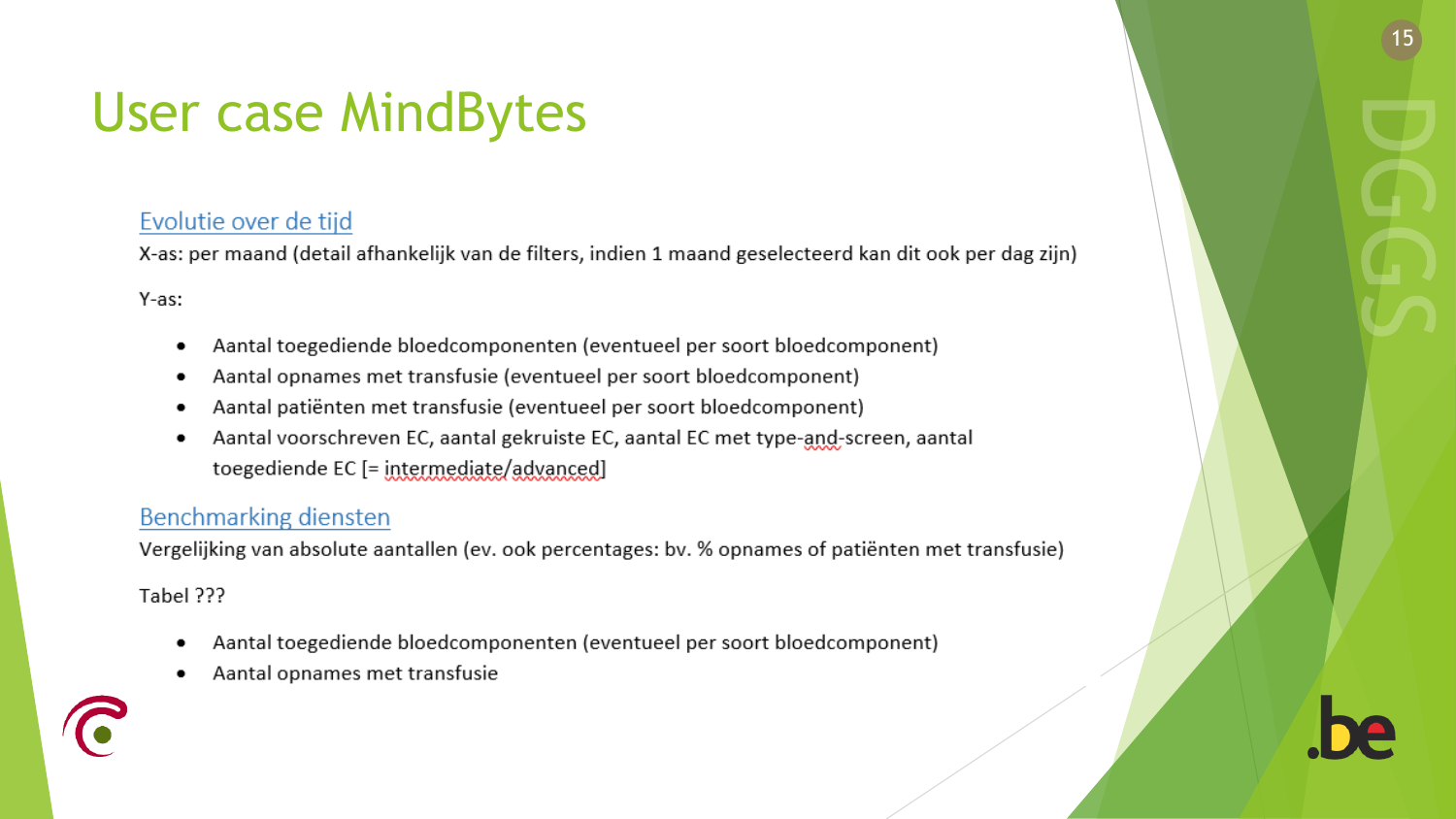### MindBytes mock -up



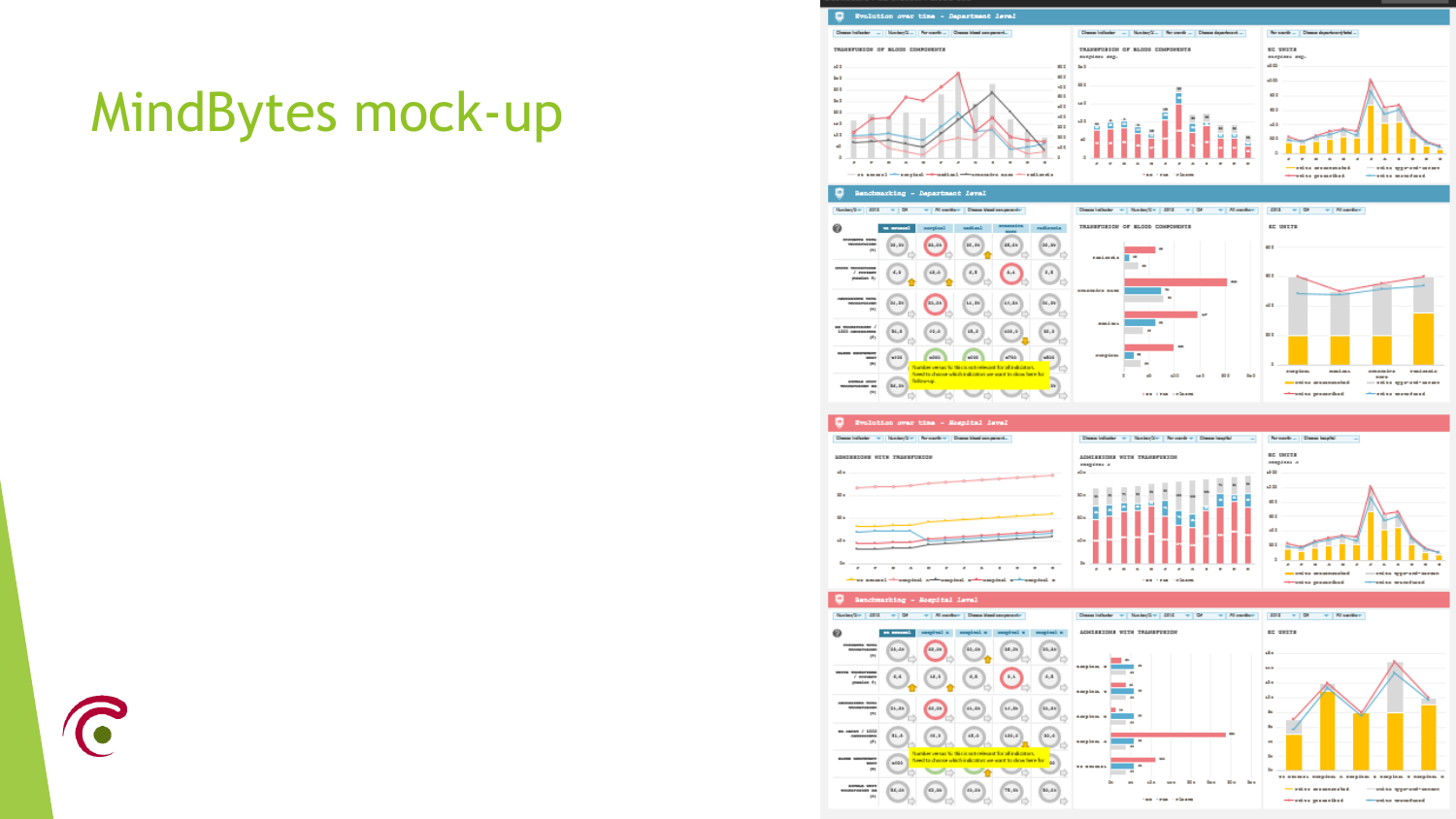## Last meeting

#### **Indicators:**

Detail needed

a: hospital-wide, department, care unit and/or prescriber (= benchmarking) b: per type of blood component

- Comparator/target
- Priority (Must, could, would, Not)
- Relations with other indicators
- Influencing measurable factors (patient pathology, number of hospital beds,...)